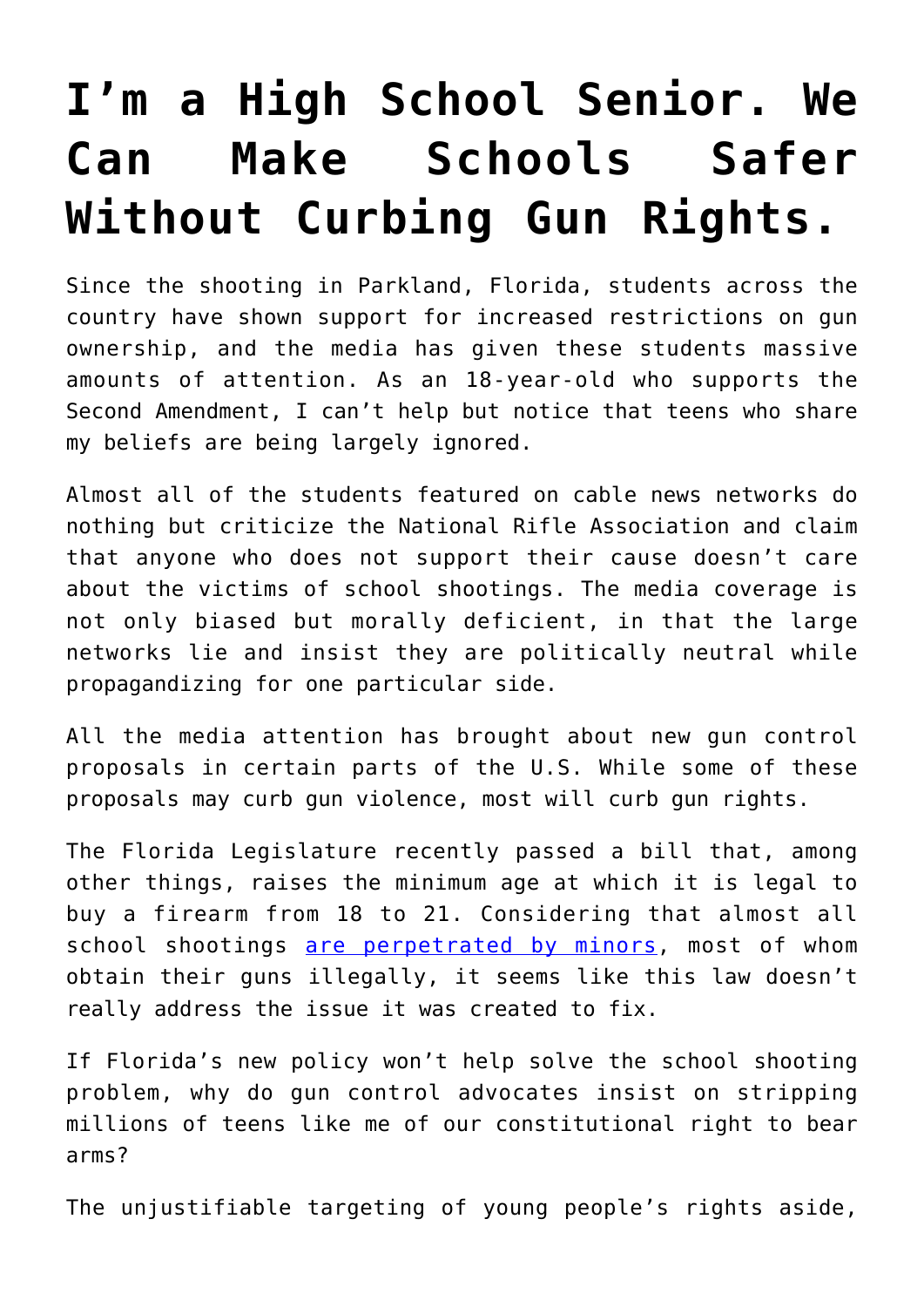18-year-olds in Florida now can be forced to fight for their country abroad with a gun while being unable to protect themselves with one at home. Maybe it's just me, but that level of inconsistency should not be permitted in America.

Realistically, raising the minimum age at which it is legal to purchase a rifle, as Florida now has done, will not reduce the frequency of school shootings in any substantial way. Although I doubt that reality will stop political propagandists from pretending it will.

For those of us who support the Constitution, Florida's new law is just another example of liberal idealism limiting the rights of citizens, while also failing to accomplish its goal.

America should focus on enforcing the laws we already have and improving background checks for gun purchases. The United States already has multiple policies designed to prevent mentally unstable people from getting the chance to commit large acts of violence with firearms.

In fact, if the Obama administration hadn't pressured school districts to lower their discipline rates to combat the "school-to-prison pipeline," maybe the Parkland shooter, 19 year-old Nikolas Cruz, wouldn't have slipped through the cracks and the justice system would have prevented the tragedy that occurred at Marjory Stoneman Douglas High School.

Regardless of past failures, everyone knows that determined shooters will find a way to get a gun. All the restrictions in the world won't stop a deranged teenager from taking a parent's rifle and trying to murder his classmates.

We should evaluate the merits of placing more law enforcement officers inside public schools in protection of our most precious asset, American children. Having at least one cop inside every school would mean that no school is a sitting duck, waiting to be eviscerated by a lunatic.